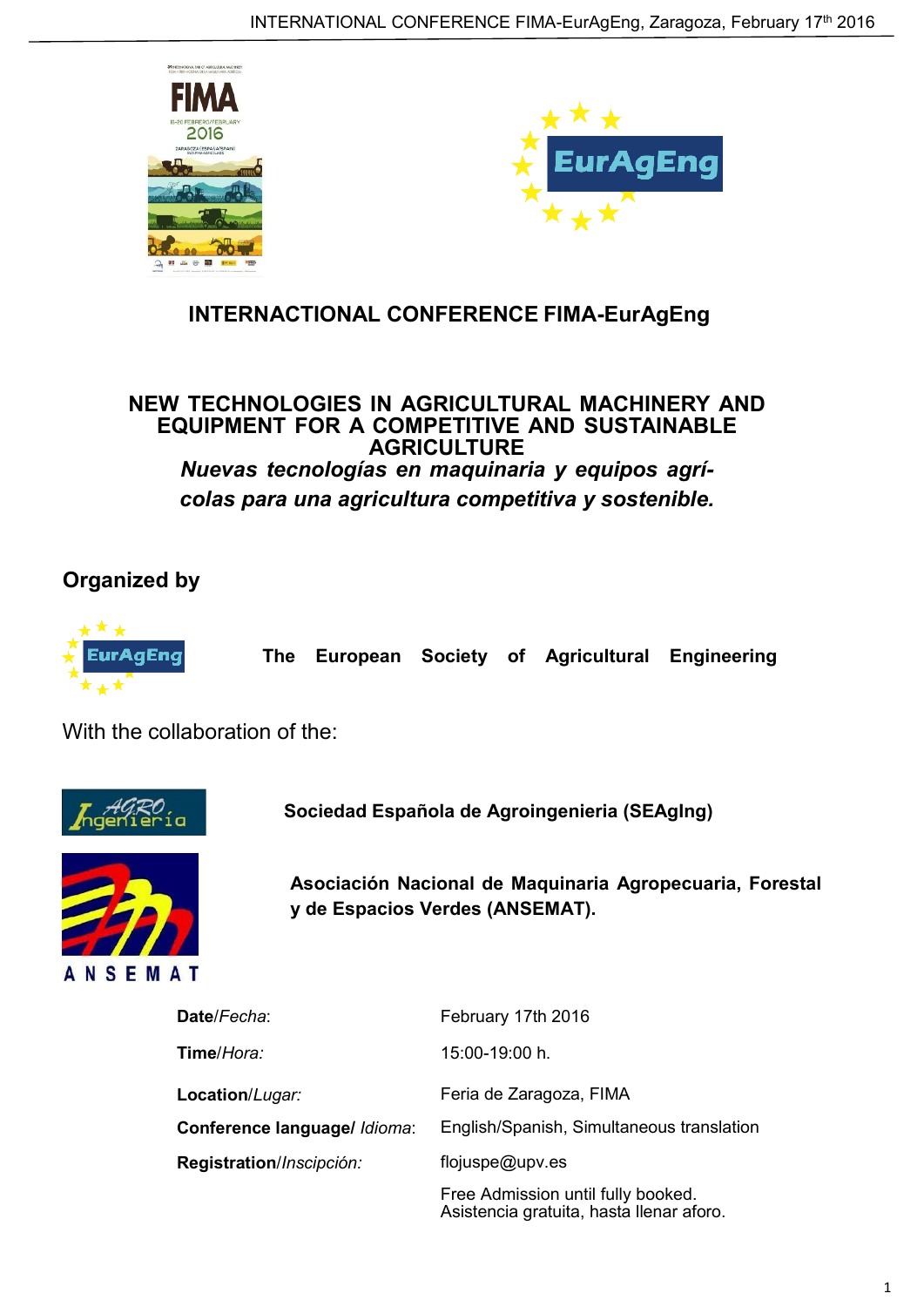## **Welcome and opening of the Conference 15:00 h**

**Sessión 1: Entities to support the development of the sector** */Entidades de apoyo al desarrollo del sector.*

Chair:: Florentino Juste Guest Researcher. Polytechnic University of Valencia. Past-President of EurAgEng 2008-2010.

1. **The European Society of Agricultural Engineering.** */Sociedad Europea de Ingeniería Agraria.* David Tinker.

Secretary General EurAgEng

- 2. **The Spanish Society of Agricultural Engineering (SEAgIng)**/Sociedad Española de Agroingeniería (SEAgIng) Pedro José Aguado. Past-President de SEAgIng
- 3. **The Spanish Machinery Sector. /**Situación del sector de maquinaria español. Ignacio Ruiz**.** ANSEMAT General Secretary.
- 4. **Funding Opportunities under EIP-AGRI & H2020***./Oportunidades de financiación: EIP-AGRI & H2020.*

Ana Cuadrado Galvan.

Research program Officer. European Commission. DG Agriculture and Rural Development-Research and Innovation Unit.

## **Session 2: What future for agricultural machinery and equipment. (***Perspectivas de futuro para* **16:00 h** *la maquinaria y los equipos agrícolas)*

Chair: Luis Márquez. Presidente CTN68 "tractores y maqunaria agrícola" de AENOR.

- 5. **Tractor Implement Innovations.** */Innovación en el sistema tractor-aperos.* Martin Kremmer. John Deere. European Technology Innovation Center (ETIC) Member of Executive of EurAgEng
- 6. **Big Data Applied to Agricultural Machinery**./ *Big data aplicada a maquinaria agrícola*. Ignacio Gonzalez Case New Holland
- 7. **Innovation in Agricultural Machinery and Spray Equipment in Mediterranean Agriculture.** /*Innovación en maquinaria agrícola y equipos de pulverización en agricultura mediterránea.*

Emilio Gil.

Professor of Polytechnic University of Cataluña.

8. **Innovations in Mechanical Harvesting and Chemical Application for Traditional and Intensive Olive Orchards.** /*Innovaciones en la recolección y en la aplicación de fitosanitarios en el olivar tradicional e intensivo.* Jesús Gil Ribes.

Professor of the University of Cordoba.

**Session 3: Information and Communication Technology (ICT) for a new agriculture** */* **17:00 h**

*Tecnologías de la Información y la Comunicación (TICs) para una nueva agricultura.* Chair: Margarita Ruiz-Altisent. Professor of Polytechnic University of Madrid. Award of Merit Scientific Understanding EurAgEng 2014

9. **Intelligent Weed Control Equipement.** /*Aperos y equipos inteligentes para el control de malas hierbas.*

Manuel Pérez-Ruiz. Profesor Contratado Doctor, University of Sevilla. Award of EurAgEng / *Biosystems Engineering* Oustanding Paper 2014.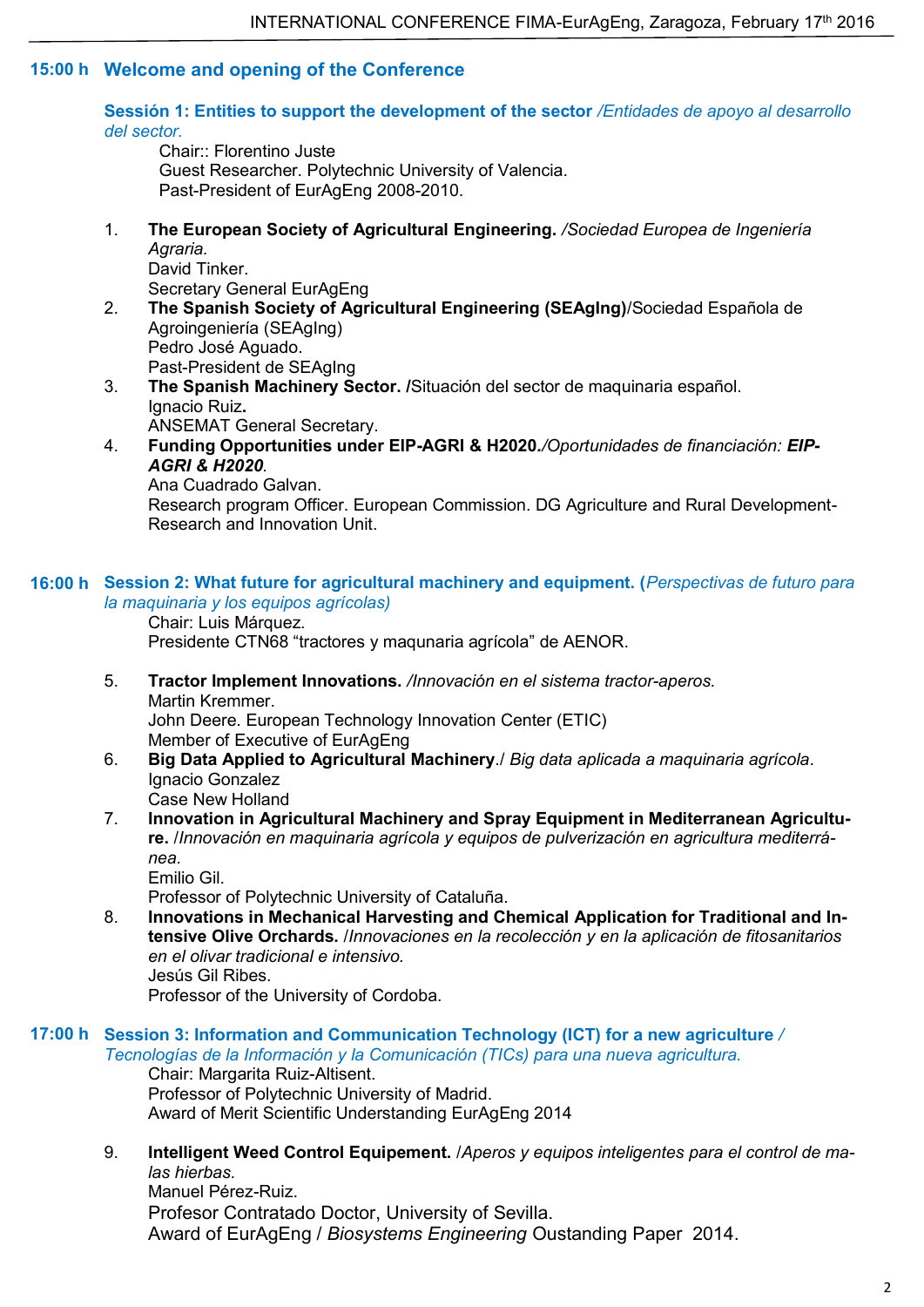10. **New Sensors and Technologies for on-the-go Monitoring in Vineyards**. */Nuevos sensores y tecnologías para la monitorización on-the-go del viñedo.* Javier Tardáguila.

Professor of Viticulture. University of Rioja.

- 11. **Challenges and Opportunities in the Digitization of European Agriculture.** */Retos y oportunidades en la digitalización de la agricultura europea.* Luis Pérez Freire. General Director of Gradiant. Gradiant y AIOTI (Alliance for Internet of Things Innovation)
- 12. **Using Geo-location Technology and Analysis for Improved Productivity. Case Studies.** */Utilización de tecnología de geolocalización y análisis de datos para la mejora de la productividad. Casos de uso.* Mercedes Iborra. Drectora General of Visualnacert.
- **Session 4. Examples of financing of European projects in Agricultural Technology**. /Ejemplos **18:00 h** financiación de proyectos Europeos de Tecnología Agraria.

Chair: Francisco Rovira. Professor of Polytechnic University of Valencia

- *13.* **SMEs Instrument EC: H3O Project.** */Instrumento Pymes de EC: Proyecto H3O.* Federico Pérez Pulverizadores Fede
- 14. **Smart-AKIS: European Thematic Network in Smart Farming Technologies** /*Red Tematica Europea sobre Nuevas Tecnologías en Agricultura. N*atalia Bellostas Iniciativas Innovadoras, Navarra
- *15.* **EUROPRUNING. Development and Implementation of a New, and non existent, Logistic Chain for Biomass From Pruning***. /EUROPRUNING, Desarrollo e implementación de un Nuevo Sistema logistico par biomasa a partir de restos de poda. F*ernando Sebastian Area Manager . CIRCE Fundation
- 16. **SUCELLOG. Triggering the creation of biomass logistic centres by the agro-industry. /** *Construcción de centros logísticos de biomasa en la agro-industria.* Eva López. BERA Group. CIRCE Fundation.

**Closing Session/***Clausura* **18:40 h**